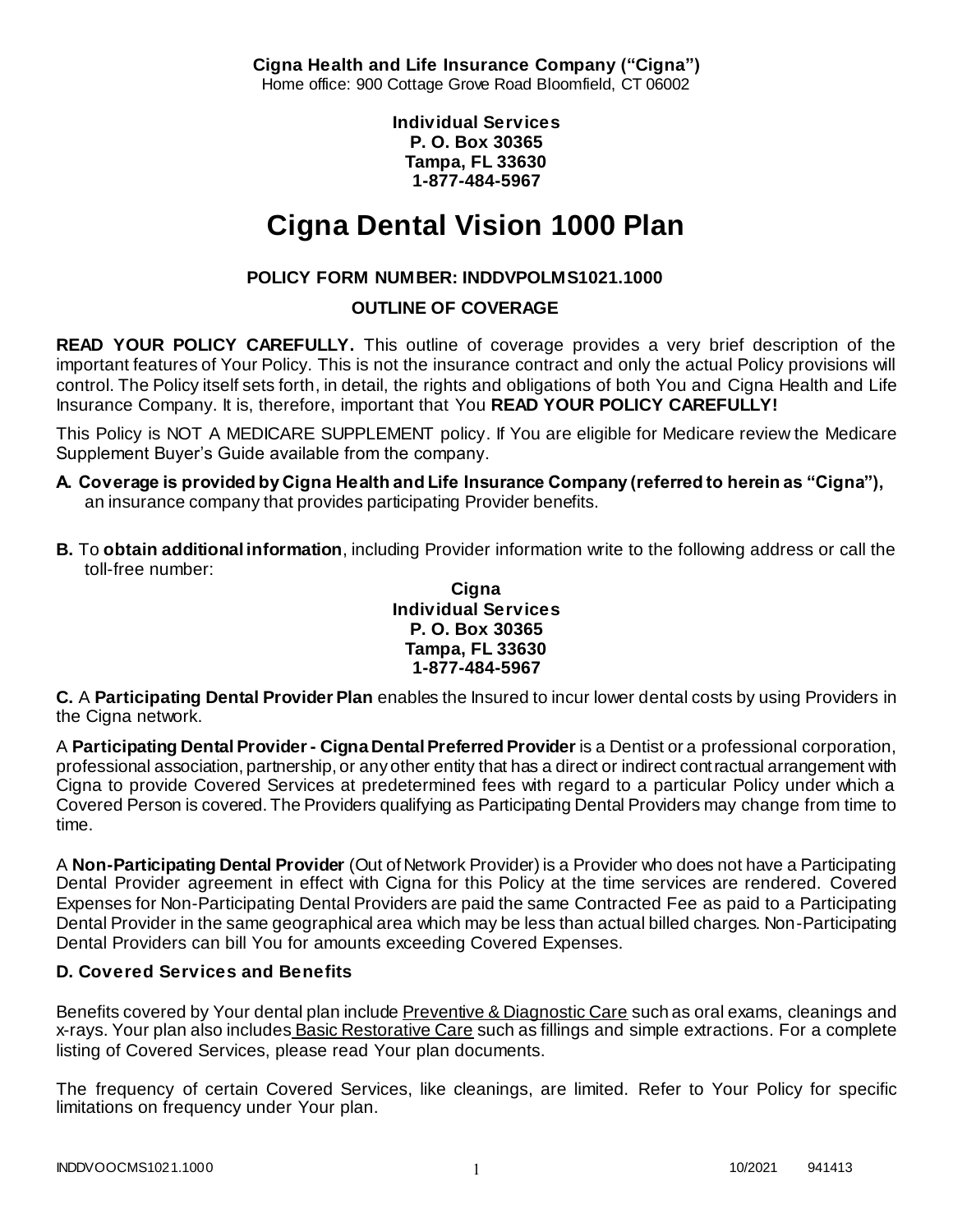### **Benefit Schedule**

The benefits outlined in the table below show the payment percentages for Covered Expenses **AFTER** any applicable Deductibles have been satisfied unless otherwise stated.

# **CIGNA DENTAL AND VISION INSURANCE** *The Schedule*

### **For You and Your Dependents**

#### **The Schedule – Dental Benefits**

If You select a Participating Dental Provider, Your cost may be less than if You select a Non-Participating Dental Provider.

#### **Emergency Services**

The Benefit Percentage payable for Emergency Services charges made by a Non-Participating Dental Provider is the same Benefit Percentage as for Participating Dental Provider Charges. Dental Emergency services are required immediately to either alleviate pain or to treat the sudden onset of an acute dental condition. These are usually minor procedures performed in response to serious symptoms, which temporarily relieve significant pain, but do not effect a definitive cure, and which, if not rendered, will likely result in a more serious dental or medical complication.

#### **Dental Deductibles**

Dental Deductibles are expenses to be paid by You or Your Dependent. Dental Deductibles are in addition to any Coinsurance. Once the Dental Deductible maximum in The Schedule has been reached You and Your family need not satisfy any further dental deductible for the rest of that year.

#### **Participating Dental Provider Payment**

Participating Dental Provider services are paid based on the Contracted Fee agreed upon by the Provider and Cigna.

#### **Non-Participating Dental Provider Payment**

Non-Participating Dental Provider services are paid the same Contracted Fee as paid to a Participating Dental Provider in the same geographical area.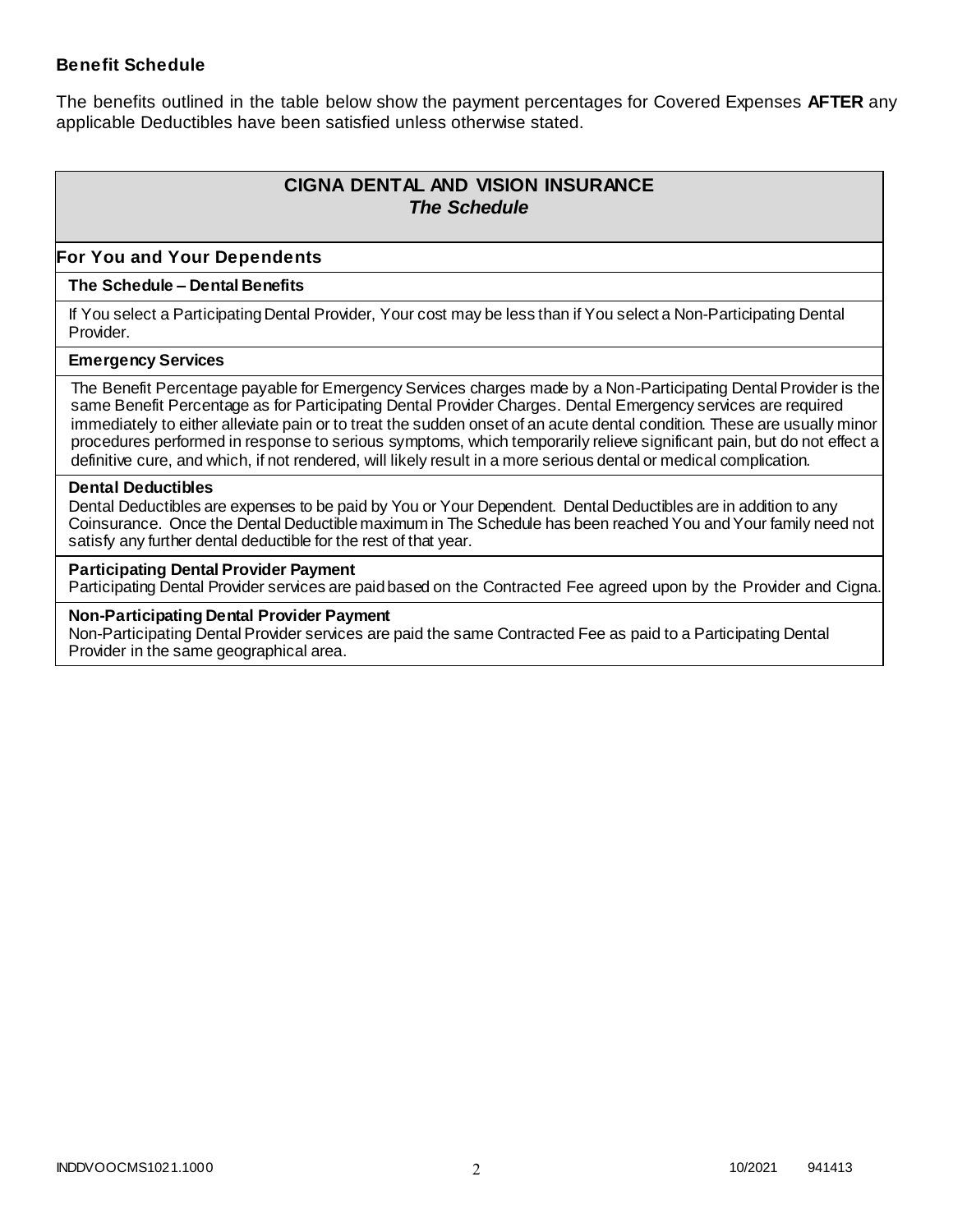| <b>DENTAL BENEFIT HIGHLIGHTS</b>                                                                                                                              |                                                  |
|---------------------------------------------------------------------------------------------------------------------------------------------------------------|--------------------------------------------------|
| Classes I, II<br><b>Calendar Year Maximum</b>                                                                                                                 | \$1,000 per person                               |
| <b>Calendar Year Dental Deductible</b><br>Individual                                                                                                          | \$50 per person                                  |
|                                                                                                                                                               | Not Applicable to Class I                        |
| <b>Family Maximum</b>                                                                                                                                         | \$150 per family                                 |
|                                                                                                                                                               | Not Applicable to Class I                        |
| <b>Class I</b>                                                                                                                                                | The Percentage of Covered Expenses the Plan Pays |
| Preventive Care<br>Oral Exams<br>Routine Cleanings<br>Routine X-rays<br><b>Fluoride Application</b><br><b>Sealants</b><br>Space Maintainers (non-orthodontic) | 100%                                             |
| <b>Class II</b>                                                                                                                                               | The Percentage of Covered Expenses the Plan Pays |
| <b>Basic Restorative</b><br>Fillings<br>Oral Surgery, Simple Extractions<br>Emergency Care to Relieve Pain<br>Non-Routine X-rays                              | 70% after dental deductible                      |

| The Schedule - Vision Benefits                                                                  |                                                                                         |
|-------------------------------------------------------------------------------------------------|-----------------------------------------------------------------------------------------|
| VISION BENEFIT HIGHLIGHTS                                                                       |                                                                                         |
| Eye Examinations, including refraction                                                          | The plan pays 30% of expenses, not to exceed a \$50 calendar<br>year maximum per person |
| Materials (corrective eyeglasses or contact<br>lenses, including fittings and follow-up visits) | \$100 calendar year maximum per person                                                  |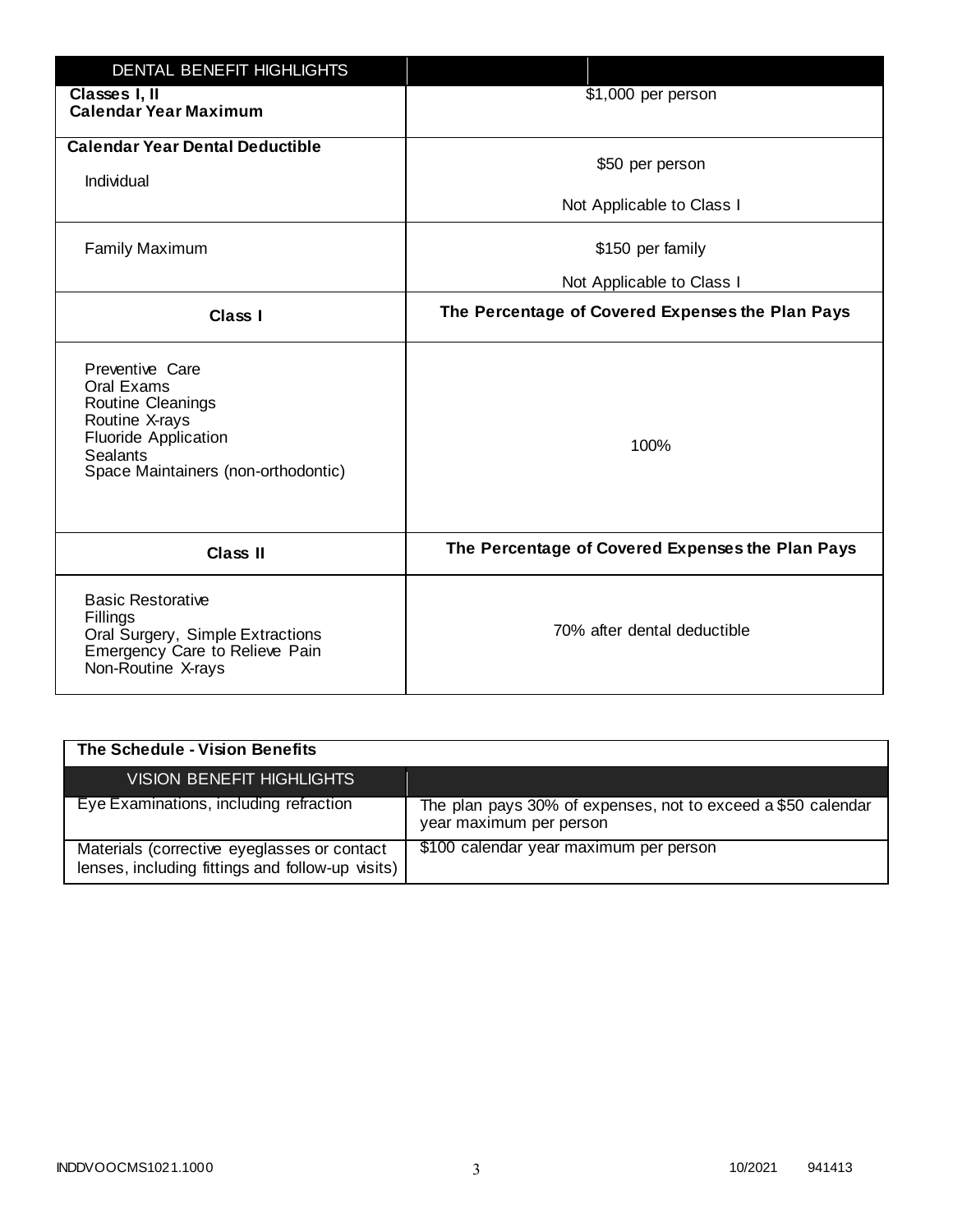# **Waiting Periods**

There is no waiting period for Class I or II dental benefits or for vision benefits.

# **Missing Teeth Limitation**

There is no payment for replacement of teeth that are missing when a person first becomes insured.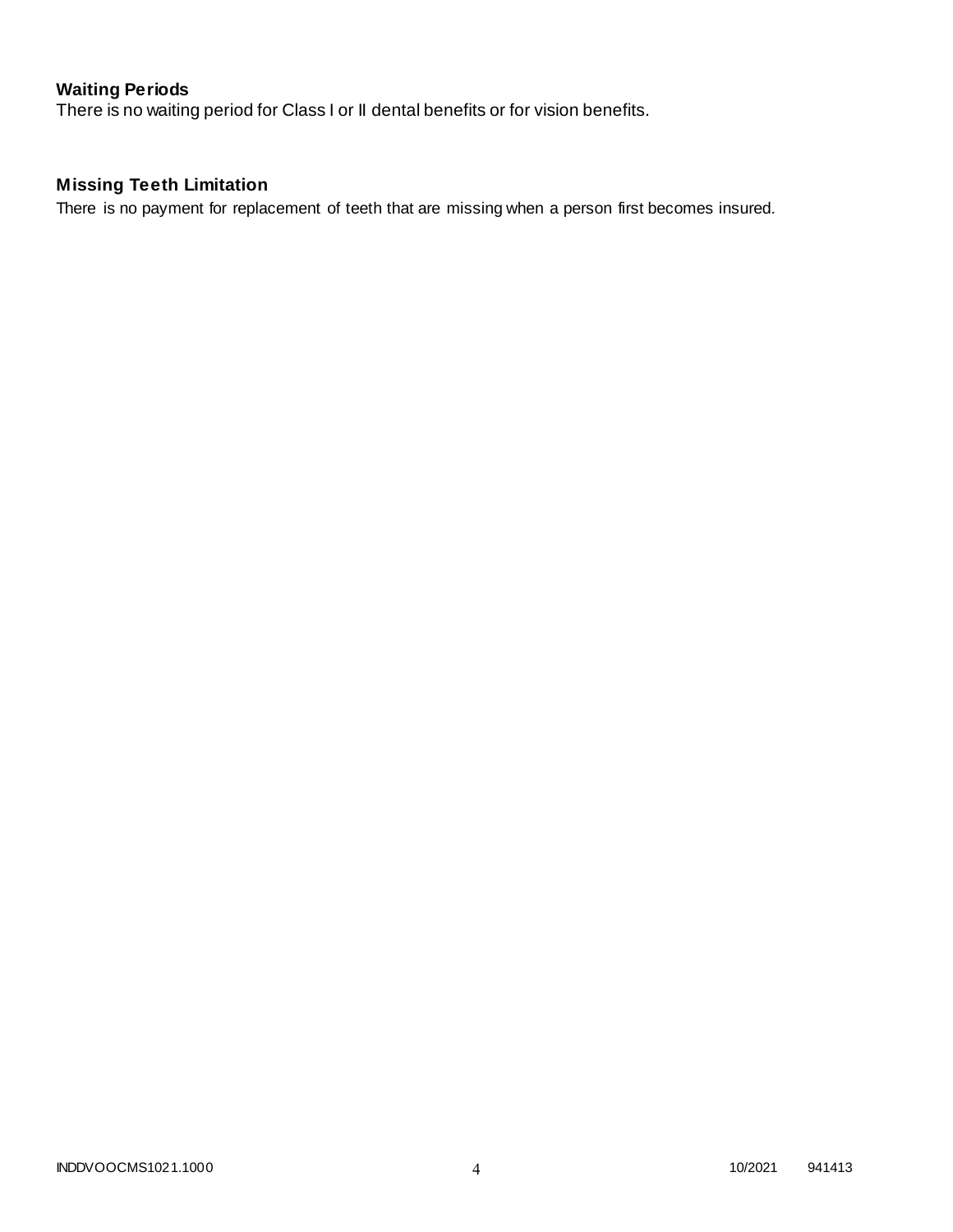## **E. Insured's Financial Responsibility**

The Insured is responsible for paying the monthly or quarterly premium on a timely basis. The Insured is also responsible to pay Providers for charges that are applied to the Deductibles, Coinsurance, and any amounts charged by Non-Participating Dental Providers in excess of the Contracted Fee. In addition, any charges for Medically Necessary and/or Dentally Necessary items that are excluded under the Policy are the responsibility of the Insured.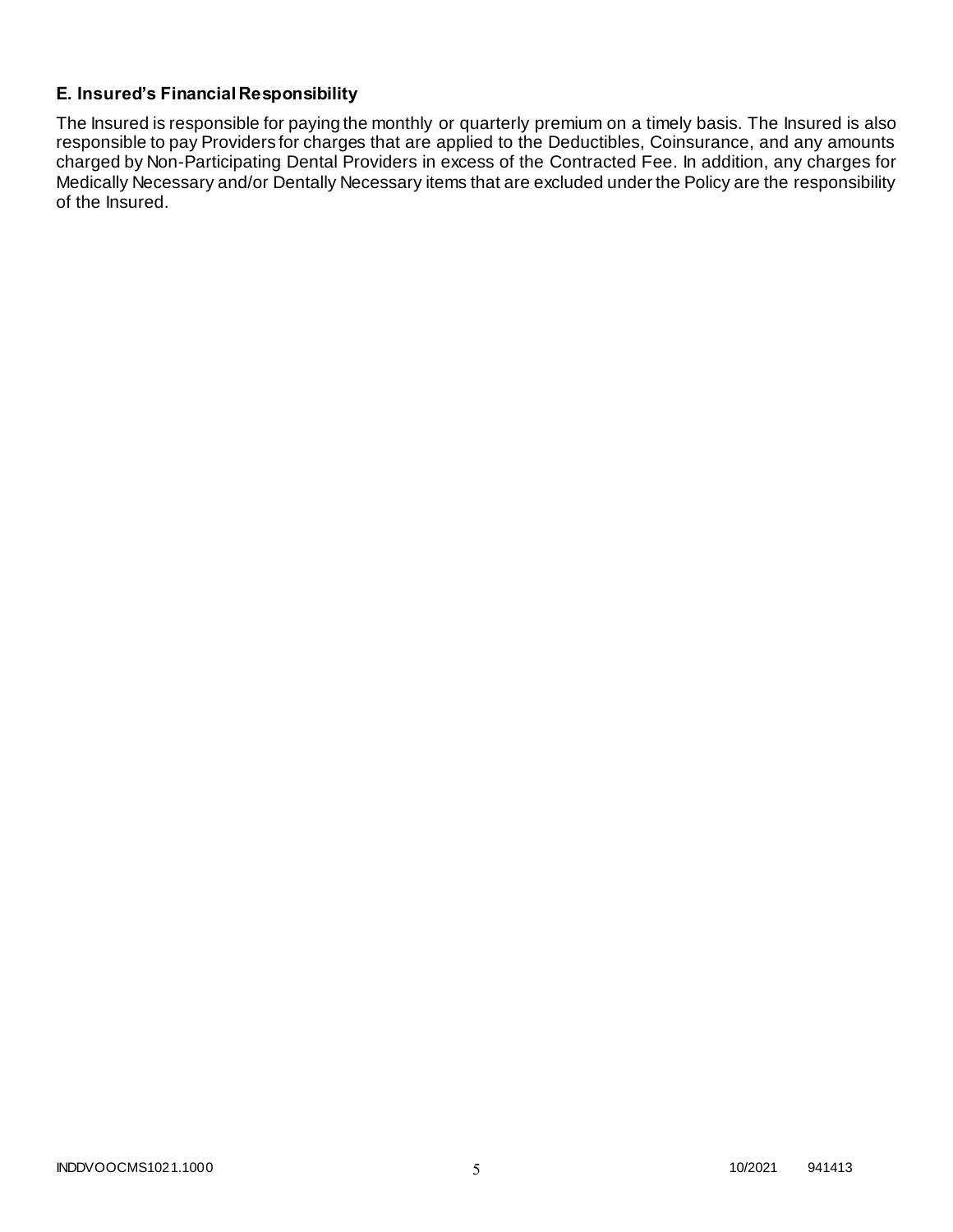## **F. Exclusions and Limitations: What Is Not Covered By This Policy**

# **Expenses Not Covered**

Covered Expenses will not include, and no payment will be made for:

- procedures which are not included in the list of Covered Dental Services or Covered Vision Services;
- cone beam imaging;
- instruction for plaque control, oral hygiene and diet;
- core build-ups;
- veneers;
- precious or semi-precious metals for crowns, bridges and abutments;
- restoration of teeth which have been damaged by erosion, attrition or abrasion;
- bite registrations; precision or semi-precision attachments; or splinting;
- implants or implant related services;
- orthodontic treatment, except for the treatment of cleft lip and cleft palate;
- general anesthesia or intravenous sedation, when used for the purposes of anxiety control or patient management is not covered; may be considered only when medically or dentally necessary and when in conjunction with covered complex oral surgery;
- athletic mouth guards;
- services performed solely for cosmetic reasons;
- personalization or decoration of any dental device or dental work;
- replacement of an appliance per benefit quidelines;
- services that are deemed to be medical in nature;
- services and supplies received from a hospital;
- prescription drugs;
- plano lenses;
- VDT (video display terminal)/computer eyeglass benefit;
- medical or surgical treatment of the eyes;
- any type of corrective vision surgery, including LASIK surgery, radial ketatonomy (RK), automated lamellar keratoplasty (ALK), or conductive keratoplasty (CK);
- Orthoptic or vision training and any associated supplemental testing;
- any eye examination, or any corrective eyewear, required by an employer as a condition of employment;
- safety eyewear;
- sub-normal vision aids or non-prescription lenses; or
- Magnification or low vision aids not shown as covered in the Schedule of Vision Coverage.

# **General Limitations**

No payment will be made for expenses incurred for You or any one of Your Dependents:

- For services not specifically listed as Covered Services in this Policy;
- For services or supplies that are not Medically Necessary;
- For services received before the Effective Date of coverage;
- For services received after coverage under this Policy ends;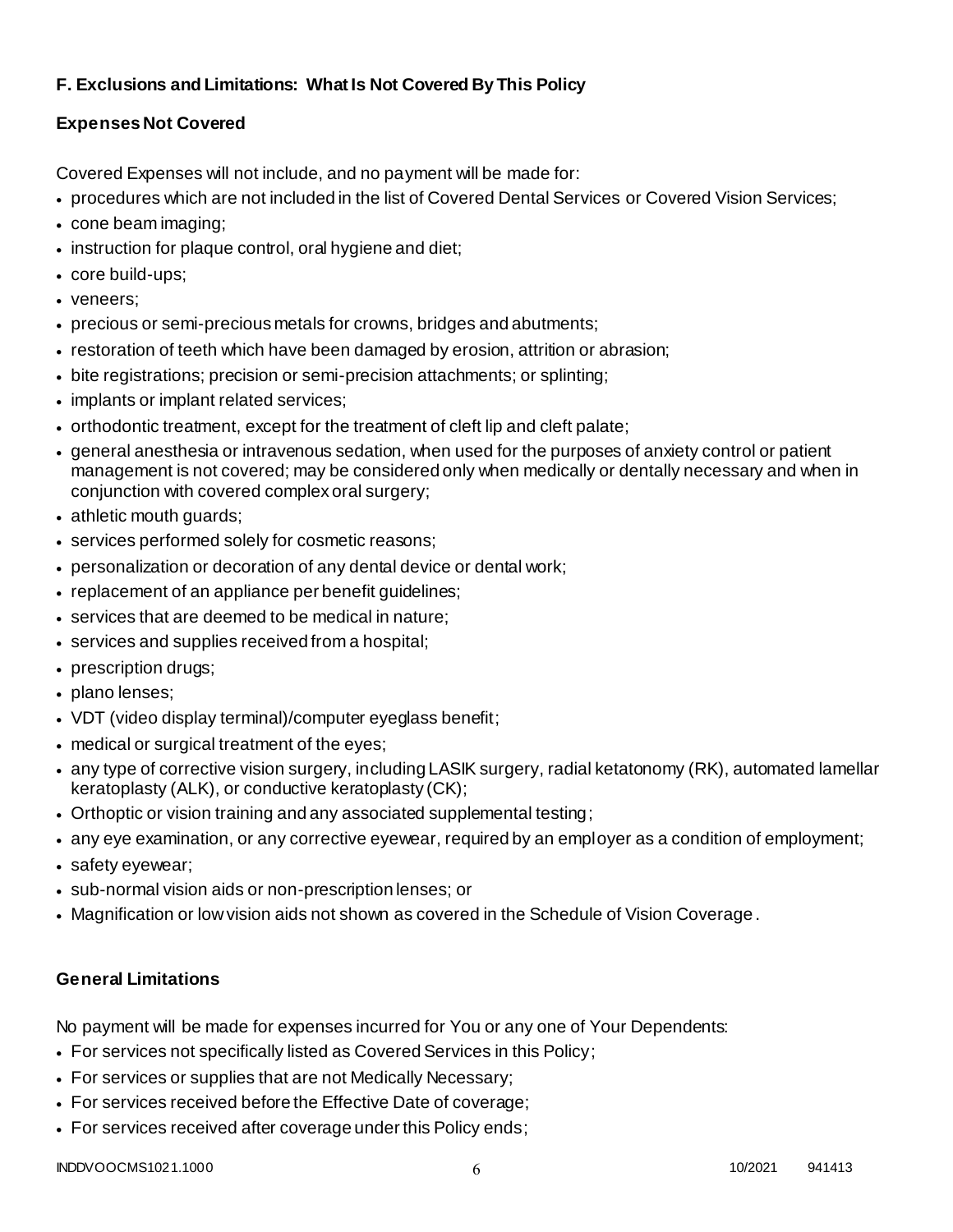- For services for which You have no legal obligation to pay or for which no charge would be made if You did not have insurance coverage;
- For Professional services or supplies received or purchased directly or on Your behalf by anyone, including a Provider, from any of the following:
	- **Yourself or Your employer;**
	- **a** person who lives in the Covered Person's home, or that person's employer;
	- a person who is related to the Covered Person by blood, marriage or adoption, or that person's employer.
- for or in connection with an Injury arising out of, or in the course of, any employment for wage or profit;
- for or in connection with a Sickness which is covered under any workers' compensation or similar law;
- for charges made by a Hospital owned or operated by or which provides care or performs services for, the United States Government, if such charges are directly related to a condition which occurred while serving in the military or an associated auxiliary unit;
- services or supplies received due to an act of war, declared or undeclared while serving in the military or an associated auxiliary unit;
- to the extent that payment is unlawful where the person resides when the expenses are incurred;
- for charges which the person is not legally required to pay;
- for charges which would not have been made if the person had no insurance;
- to the extent that billed charges exceed the rate of reimbursement as described in the Schedule;
- for charges for unnecessary care, treatment or surgery;
- to the extent that You or any of Your Dependents is in any way paid or entitled to payment for those expenses by or through a public program, other than Medicaid;
- for or in connection with experimental procedures or treatment methods not approved by the American Dental Association or the appropriate dental specialty society;
- Procedures that are a covered expense under any other plan which provides dental or vision benefits;
- To the extent that benefits are paid or payable for those expenses under the mandatory part of any auto insurance policy written to comply with a "no-fault" insurance law or an uninsured motorist insurance law. Cigna will take into account any adjustment option chosen under such part by You or any one of Your Dependents.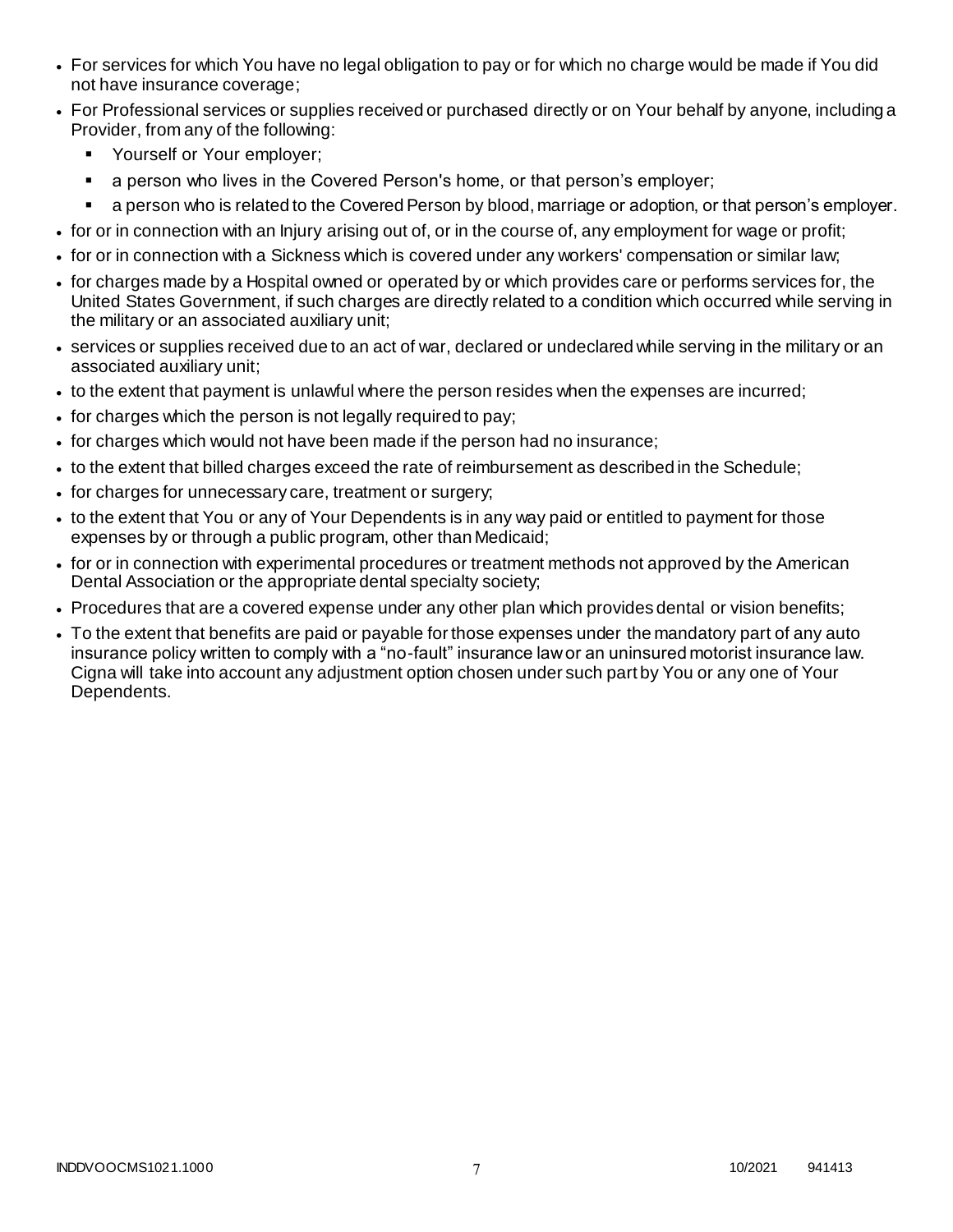### **G. Predetermination of Dental Benefits Program**

Predetermination of Benefits is a voluntary review of a Dentist's proposed treatment plan and expected charges. It is not preauthorization of service and is not required.

The treatment plan should include supporting pre-operative x-rays and other diagnostic materials as requested by Cigna's dental consultant. If there is a change in the treatment plan, a revised plan should be submitted.

Cigna will determine covered dental expenses for the proposed treatment plan. If there is no Predetermination of Benefits, Cigna will determine covered dental expenses when it receives a claim.

Review of proposed treatment is advised whenever extensive dental work is recommended when charges exceed **\$500**.

Predetermination of Benefits is not a guarantee of a set payment. Payment is based on the services that are actually delivered and the coverage in force at the time services are completed.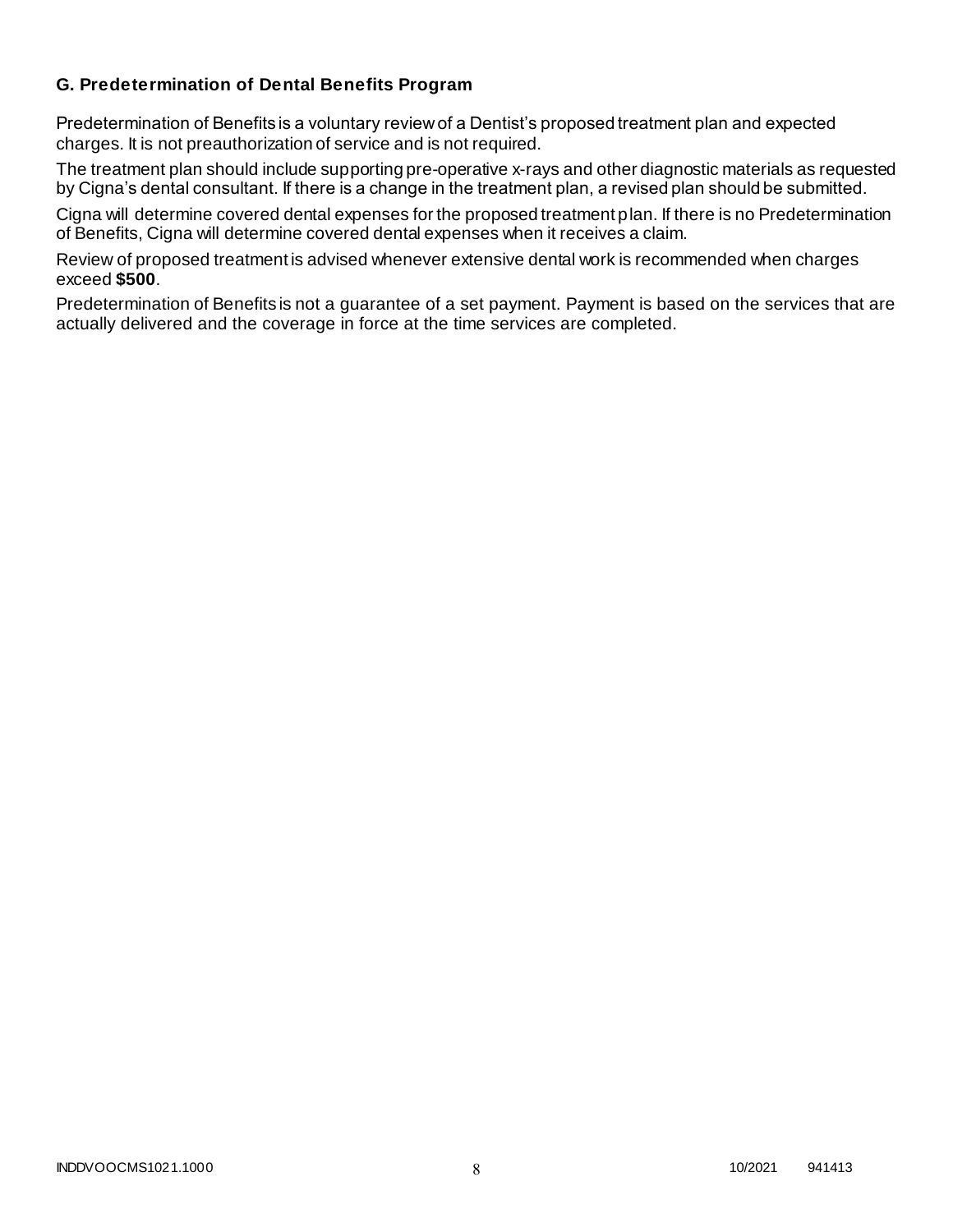### **H. General Provisions**

### **WHEN YOU HAVE A COMPLAINT OR AN APPEAL**

For the purposes of this section, any reference to "You," "Your" or "Yourself" also refers to a representative or Provider designated by You to act on Your behalf, unless otherwise noted.

We want You to be completely satisfied with the care You receive. That is why We have established a process for addressing Your concerns and solving Your problems.

#### **Start with Member Services**

We are here to listen and help. If You have a concern regarding a person, a service, the quality of care, or contractual benefits, You can call Our toll-free number and explain Your concern to one of Our Customer Service representatives. You can also express that concern in writing. Please call or write to Us at the following:

Customer Services Toll-Free Number or address on mycigna.com, explanation of benefits or claim form

We will do Our best to resolve the matter on Your initial contact. If We need more time to review or investigate Your concern, We will get back to You as soon as possible, but in any case within 30 days. If You are not satisfied with the results of a coverage decision, You can start the appeals procedure.

#### **Appeals Procedure**

Cigna has a two step appeals procedure for coverage decisions. To initiate an appeal, You must submit a request for an appeal in writing within 365 days of receipt of a denial notice. You should state the reason why You feel Your appeal should be approved and include any information supporting Your appeal. If You are unable or choose not to write, You may ask to register Your appeal by telephone. Call or write to Us at the toll-free number or address on Your Benefit Identification card, explanation of benefits or claim form.

#### **Level One Appeal**

Your appeal will be reviewed and the decision made by someone not involved in the initial decision. Appeals involving Medical Necessity or clinical appropriateness will be considered by a health care professional.

For level one appeals, We will respond in writing with a decision within 30 calendar days after We receive an appeal for a postservice coverage determination. If more time or information is needed to make the determination, We will notify You in writing to request an extension of up to 15 calendar days and to specify any additional information needed to complete the review.

If You are not satisfied with Our level-one appeal decision, You may request a level-two appeal.

#### **Level Two Appeal**

If You are dissatisfied with Our level one appeal decision, You may request a second review. To start a level two appeal, follow the same process required for a level one appeal.

Most requests for a second review will be conducted by the Appeals Committee, which consists of at least three people. Anyone involved in the prior decision may not vote on the Committee. For appeals involving Medical Necessity or clinical appropriateness, the Committee will consult with at least one Dentist reviewer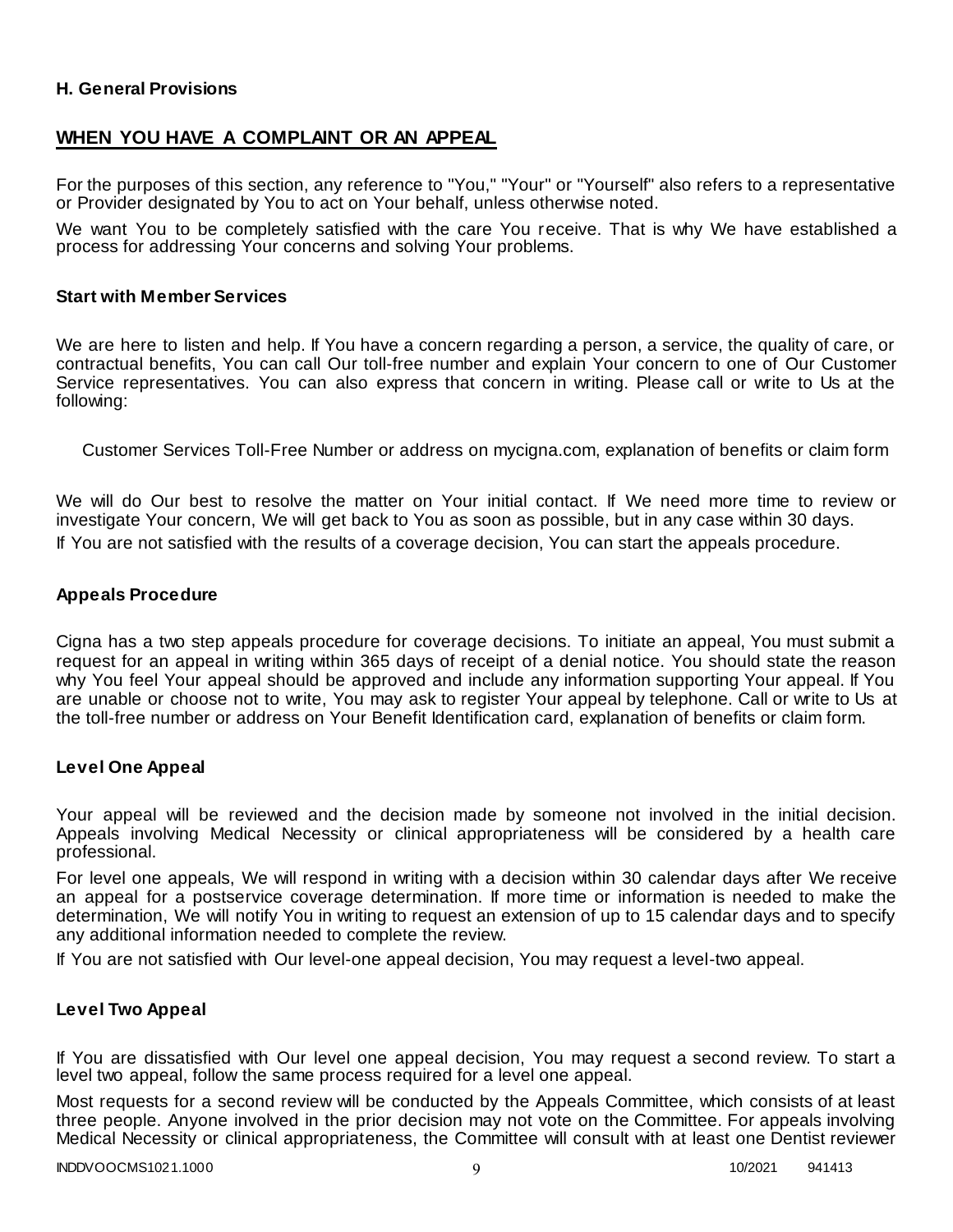in the same or similar specialty as the care under consideration, as determined by Cigna's Dentist reviewer. You may present Your situation to the Committee in person or by conference call.

For level two appeals We will acknowledge in writing that We have received Your request and schedule a Committee review. For postservice claims, the Committee review will be completed within 30 calendar days. If more time or information is needed to make the determination, We will notify You in writing to request an extension of up to 15 calendar days and to specify any additional information needed by the Committee to complete the review. You will be notified in writing of the Committee's decision within five working days after the Committee meeting, and within the Committee review time frames above if the Committee does not approve the requested coverage.

#### **Notice of Benefit Determination on Appeal**

Every notice of an appeal decision will be provided in writing or electronically and, if an adverse determination, will include:

- (1) the specific reason or reasons for the denial decision;
- (2) reference to the specific Policy provisions on which the decision is based;
- (3) a statement that the claimant is entitled to receive, upon request and free of charge, reasonable access to and copies of all documents, records, and other Relevant Information as defined;
- (4) upon request and free of charge, a copy of any internal rule, guideline, protocol or other similar criterion that was relied upon in making the adverse determination regarding Your appeal, and an explanation of the scientific or clinical judgment for a determination that is based on a medical necessity, experimental treatment or other similar exclusion or limit.

#### **Relevant Information**

Relevant Information is any document, record, or other information which was relied upon in making the benefit determination; was submitted, considered, or generated in the course of making the benefit determination, without regard to whether such document, record, or other information was relied upon in making the benefit determination; demonstrates compliance with the administrative processes and safeguards required by federal law in making the benefit determination; or constitutes a statement of pol icy or guidance with respect to the plan concerning the denied treatment option or benefit or the claimant's diagnosis, without regard to whether such advice or statement was relied upon in making the benefit determination.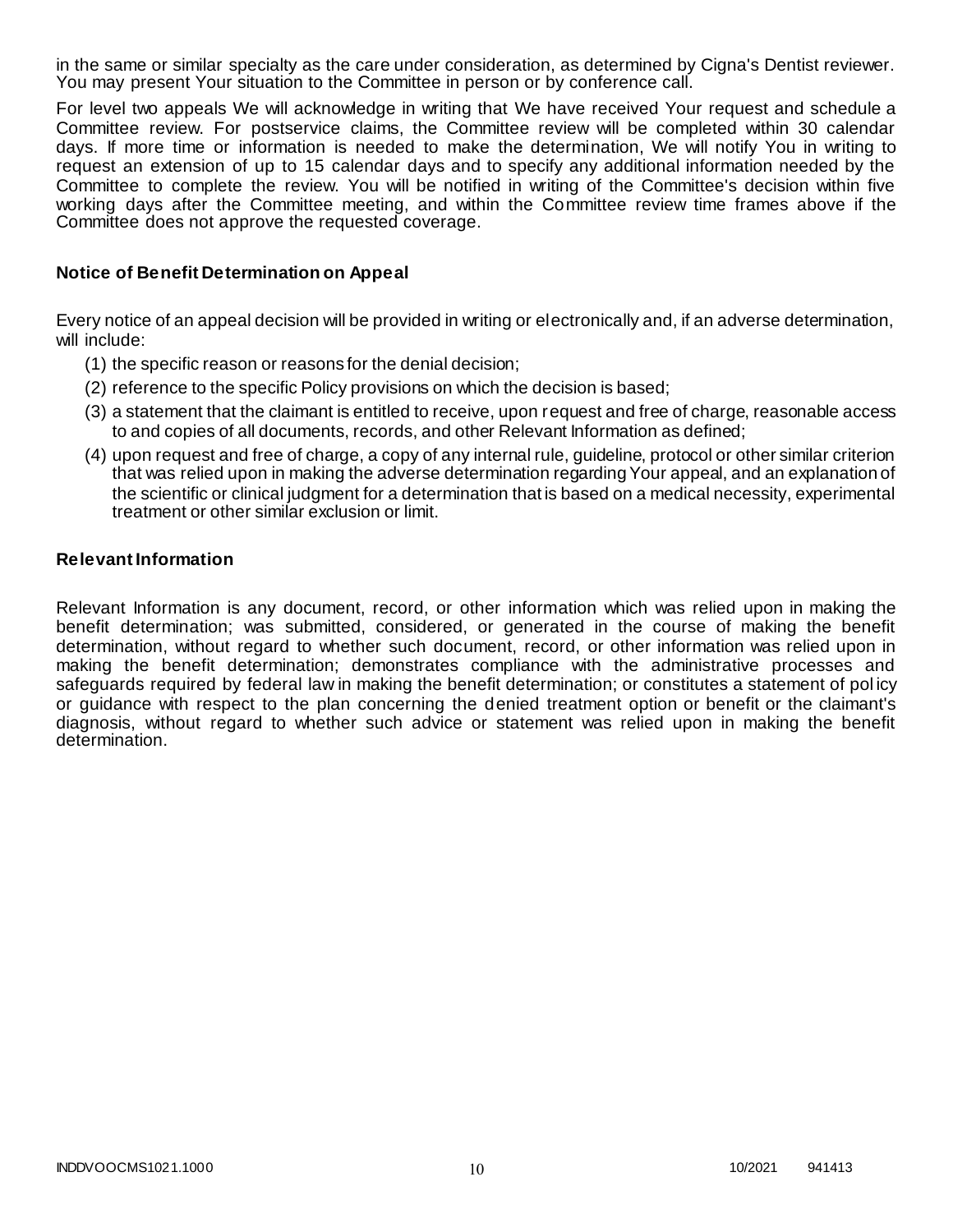# **I. Participating Dental Providers**

Cigna will provide a current list of Dentists currently participating with Cigna and their locations to each Covered Person upon request.

To verify if a Dentist is currently participating with Cigna and is accepting new Cigna Insureds, the Covered Person should visit Our website at mycigna.com.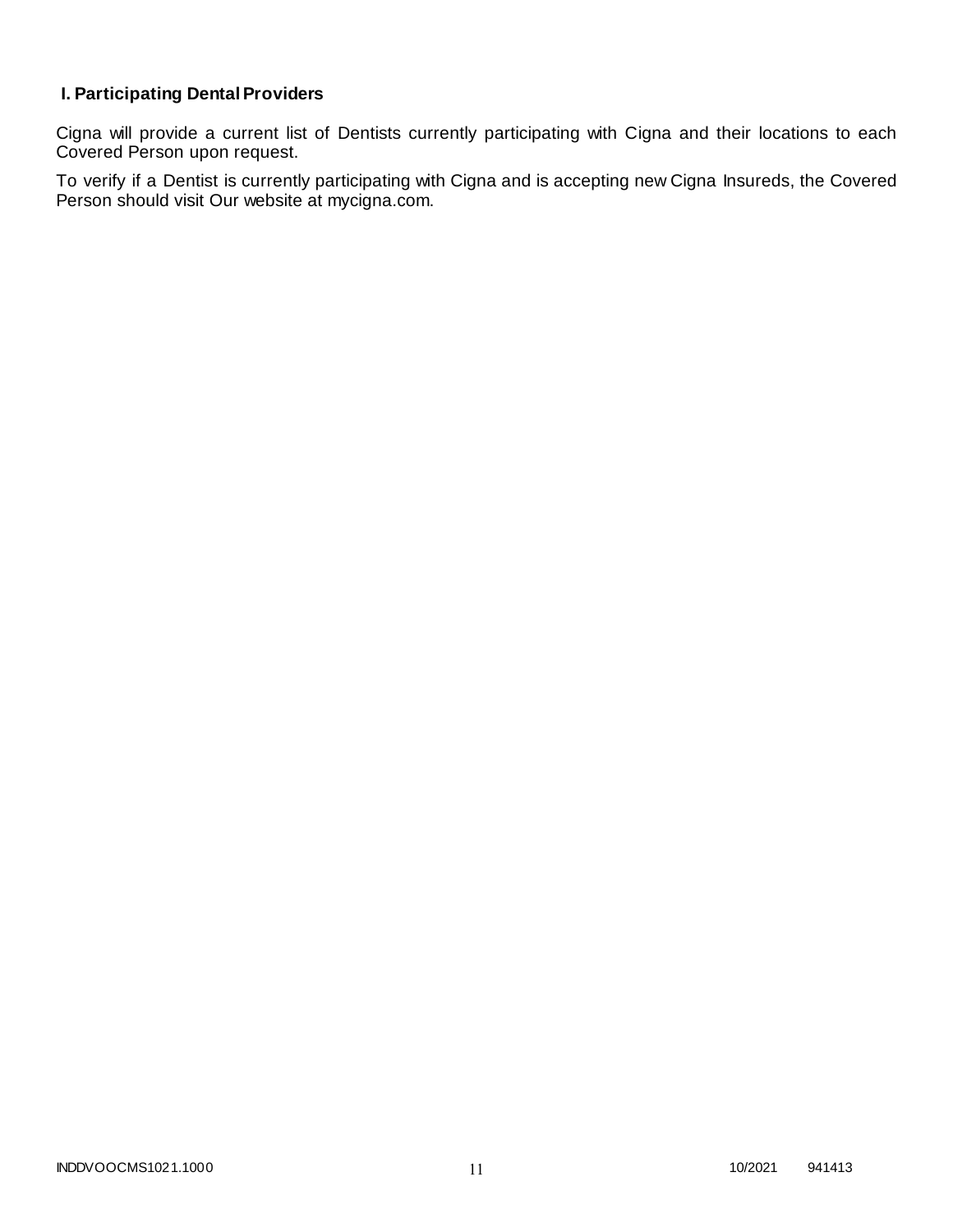### **J. Renewability, Eligibility, and Continuation**

1. The Policy will renew except for the specific events stated in the Policy. Cigna may change the premiums of the Policy with 75 days' written notice to the Insured. However, Cigna will not refuse to renew or change the premium schedule for the Policy on an individual basis, but only for all Insureds in the same class and covered under the same Policy as You.

2. The individual plan is designed for residents of Mississippi who are not enrolled under or covered by any other group or individual health coverage. You must notify Cigna of all changes that may affect any Covered Person's eligibility under the Policy.

3. You or Your Dependent(s) will become ineligible for coverage:

- When premiums are not paid according to the due dates and grace periods described in the premium section.
- With respect to Your Spouse, Domestic Partner, or partner to a Civil Union: when the Spouse is no longer married to the Insured or when the union is dissolved.
- With respect to You and Your Family Member(s): when You no longer meet the requirements listed in the Conditions of Eligibility section.
- The date the Policy terminates.
- When the Insured no longer lives in the Service Area.

4. If a Covered Person's eligibility under this Plan would terminate due to the Insured's death, divorce or if other Dependents would become ineligible due to age or no longer qualify as dependents for coverage under this Plan; except for the Insured's failure to pay premium, the Covered Person's insurance will be continued if the Covered Person exercising the continuation right notifies Cigna and pays the appropriate monthly premium within 60 days following the date this Policy would otherwise terminate.